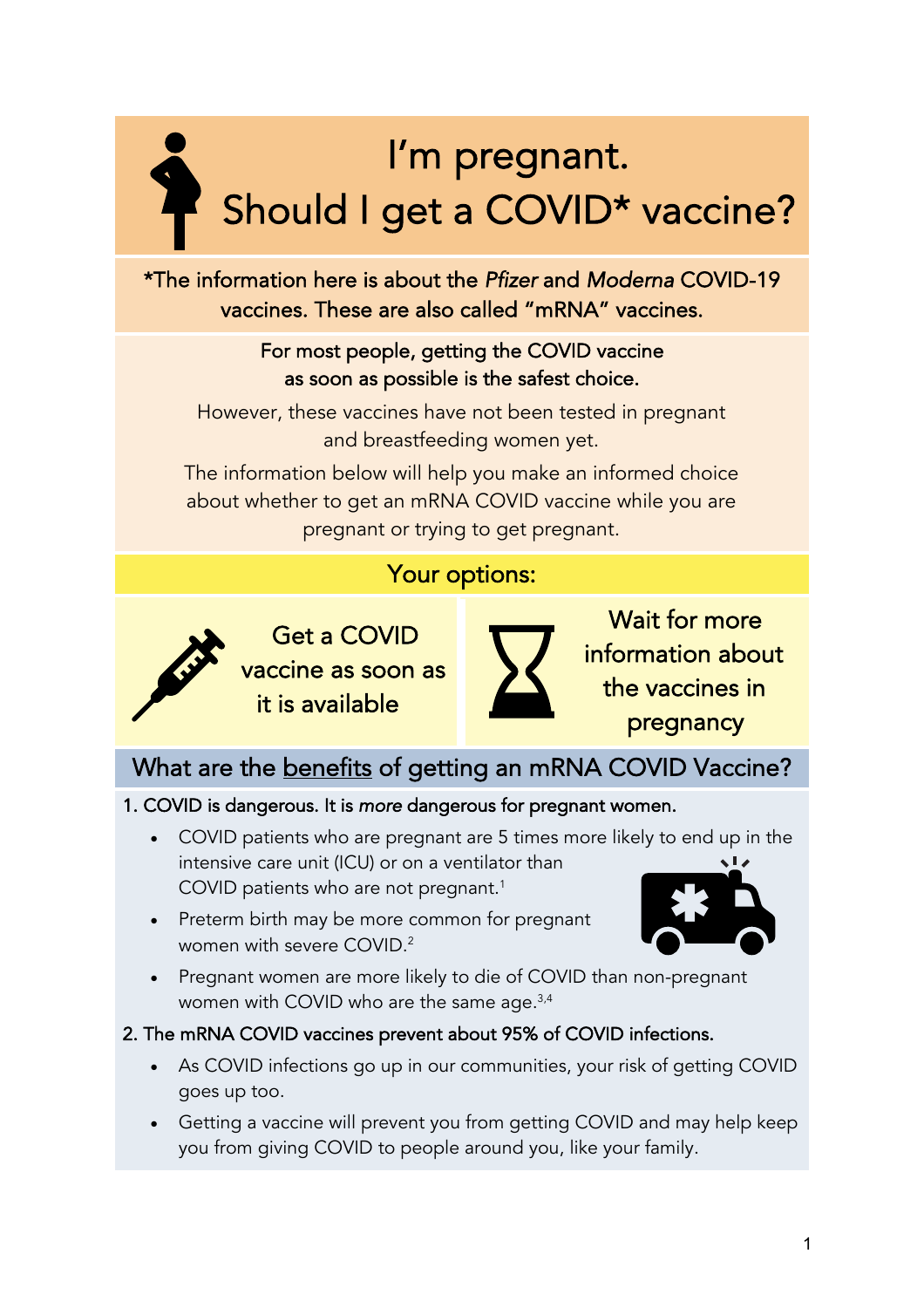# $\cdot$  chills (~32%)

 $\cdot$  joint pain (~24%)

• muscle pain (~38%)

- fever  $(-14%)$
- Of 100 people who get the vaccine, 1 will get a high fever (over 102°F). A persistent high fever during the first trimester might increase the risk of fetal abnormalities or miscarriage. The CDC recommends using Tylenol (acetaminophen) during pregnancy if you have a high fever. Another option is to delay your COVID vaccine until after the first trimester.
- pregnancy. No significant negative effects were found on female fertility or fetal development.
	- these women were in the vaccine group, and two months later none had
- miscarried. There were seventeen women in the placebo group who became pregnant, and two months later two of them had had miscarriages. (In general, 10-20% of pregnancies end in miscarriage).
- Some women became pregnant during the vaccine studies. Eighteen of
- 
- serious side effects related to the vaccine.
- We do not know if the vaccines work as well in pregnant people as they did in non-pregnant people.
- We do not know whether there are unique downsides in pregnancy, like different side effects or an increased
- 3. The mRNA COVID vaccines cannot give you COVID. These vaccines have no live virus.<sup>5</sup>
	- These vaccines do NOT contain ingredients that are known to be harmful to pregnant women or to the fetus.
	- Many vaccines are routinely given in pregnancy and are safe (for example: tetanus, diphtheria, and flu).

#### More details about how these vaccines work can be found on page 5.

### What are the risks of getting an mRNA COVID vaccine?

• These vaccines were tested in over 40,000 people, and there were no

#### 1. These COVID vaccines have not yet been tested in pregnant people.

- risk of miscarriage or fetal abnormalities. • The Moderna vaccine was tested in female rats to look at its effects on
	-
	- Because these studies are still ongoing, we don't know how the rest of the pregnancy went for these women.

#### 2. People getting the vaccine will probably have some side effects.

- Many people had symptoms caused by their immune system's normal response to the vaccine. The most common side effects were:<sup>6</sup>
	- injection site reactions like sore arm (~84%)
	- fatigue (~62%)
	- headache (~55%)



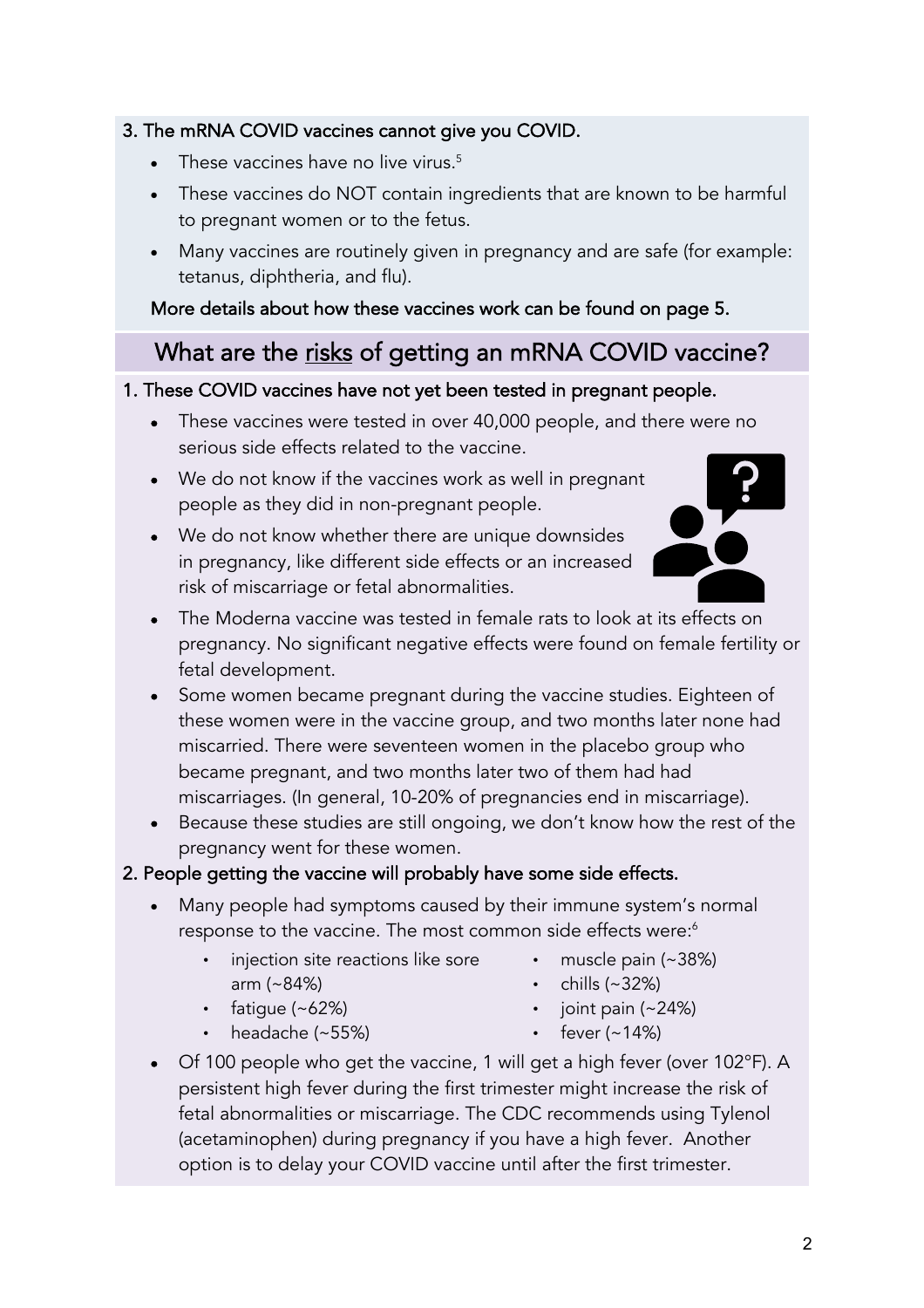### What do the experts recommend?

Because COVID is dangerous and easily spread, the CDC says that the mRNA vaccines for COVID-19 are recommended for adults. $^7$ 

However, because there are no studies of pregnant women yet, there are no clear recommendations for pregnant women. This is standard for a new drug and is not due to any particular concern with this vaccine.

The Society for Maternal-Fetal Medicine *strongly recommends* that pregnant individuals have access to COVID vaccines. They recommend that each person talk to their doctor or midwife about their own personal choice.<sup>8</sup>

The American College of Obstetricians and Gynecologists recommends that the COVID vaccine should *not* be withheld from pregnant individuals.9

### What else should I think about to help me decide?

Make sure you understand as much as you can about COVID and about the vaccine. Ask a trusted source, like your midwife or doctor. Page 5 has more information about the vaccine.

Think about your own personal risk.

Look at the columns below and think about *your* risk of getting COVID (left). Think about your safety - are you able to stay safe (right)?

The risks of getting sick from COVID are higher if…

> You have contact with people outside your home You are 35 years old or older

You are overweight

1

2

 You have other medical problems like diabetes, high blood pressure, or heart disease

You are a smoker

 You are a racial or ethnic minority, or your community has a high rate of COVID infections

You are a healthcare worker<sup>10</sup> If you are at a higher risk of getting

COVID, it probably makes sense to get the vaccine.

If you are not at higher risk for COVID and…

 You are always able to wear a mask You and the people you live with can socially distance from others for your whole pregnancy Your community does NOT have high or increasing COVID cases You think the vaccine itself will make you very nervous (you are more worried about the unknown risks than about getting COVID) You have had a severe allergic reaction to a vaccine

… it might make sense for you to wait for more information.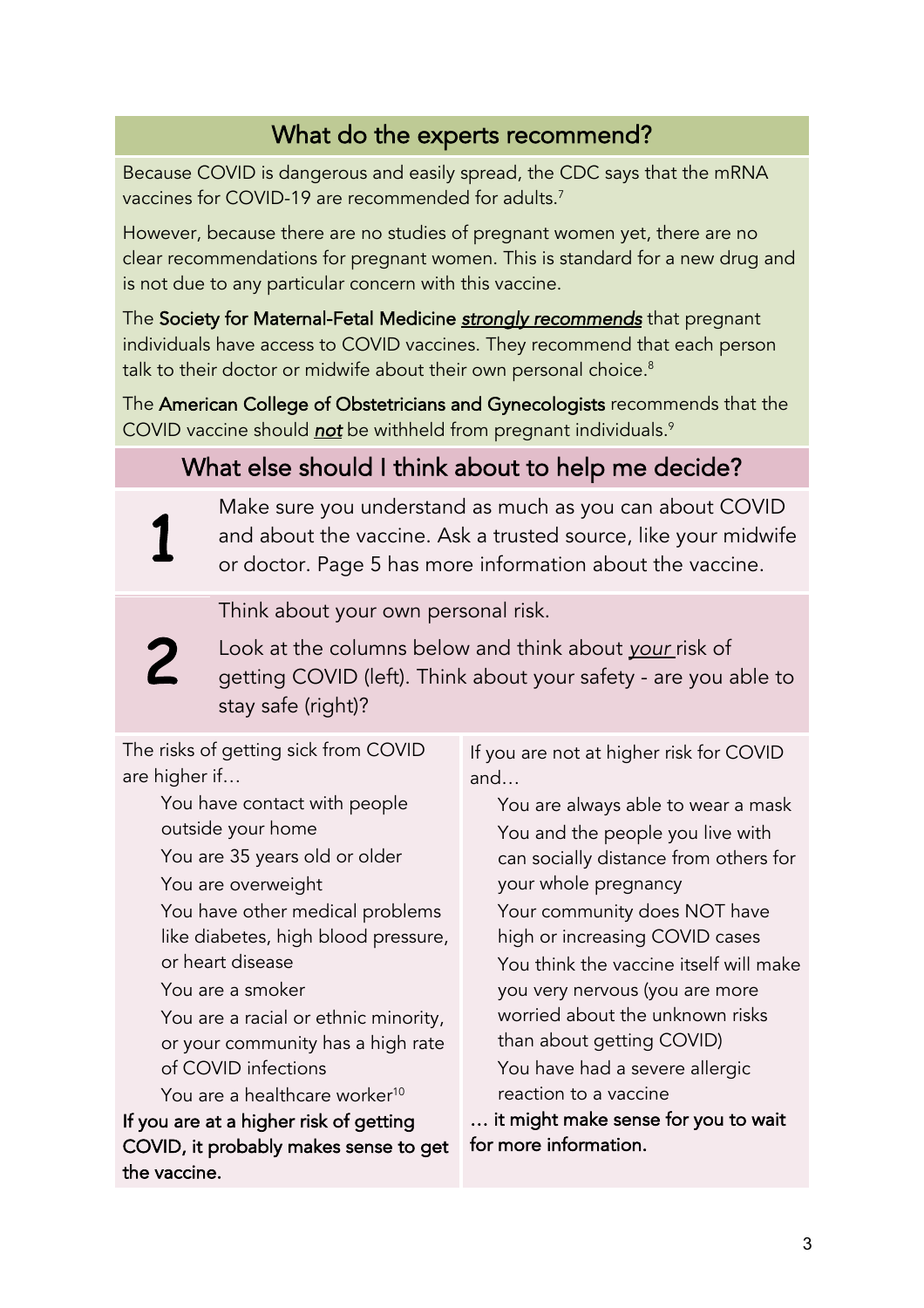### What about breastfeeding?

The Society for Maternal-Fetal Medicine and the Academy of Breastfeeding Medicine report that there is no reason to believe that the vaccine affects the safety of breastmilk.<sup>8,11</sup> The vaccine does not contain the virus, so there is no risk of infecting your baby. Because mRNA is fragile, it is very unlikely that any part of the vaccine gets into breastmilk.

When we have an infection or get a vaccine, our bodies make antibodies to fight the infection. Antibodies can pass into the breastmilk and then to the baby - and may help prevent infections.

## **Summary**

1. COVID seems to cause more harm in pregnant women than in women of the same age who are not pregnant.

2. The risks of getting an mRNA COVID vaccine during pregnancy are thought to be small but are not totally known.

3. You should consider your own personal risk of getting COVID. If your personal risk is high, or there are many cases of COVID in your community, it probably makes sense for you to get a vaccine while pregnant.

4. Whether to get a COVID vaccine during pregnancy is your choice.

### What do pregnant doctors think?

*We know COVID can be terrible in pregnancy, and we know the vaccine doesn't contain live virus. I'm approaching my third trimester and I work on the front lines of this disease, so for me the choice is clear, I intend to be first in line as soon as they will let me have one. (Pregnant Emergency Department Doctor)*

*I am a little nervous about getting something that hasn't been tested in pregnant patients. Early pregnancy is a nerve-wracking time, even without the unknown of a new vaccine. So, I went over the risks and benefits of getting or not getting it as a front-line worker - with myself, my partner, and my doctors. We ended up deciding I should get the vaccine. (Pregnant Emergency Department Doctor)*

*I'm 34 weeks and I'm going to try to get vaccinated after delivery, but during pregnancy I'm holding out. Pregnant women were excluded from the studies and, in the meantime, I don't see COVID patients at work so I feel like my exposure will be low during this second wave. (Pregnant physician)*

*I am still breastfeeding my baby, and I think the risk of exposing my infant and other children and partner to COVID is far greater than any theoretical risk this*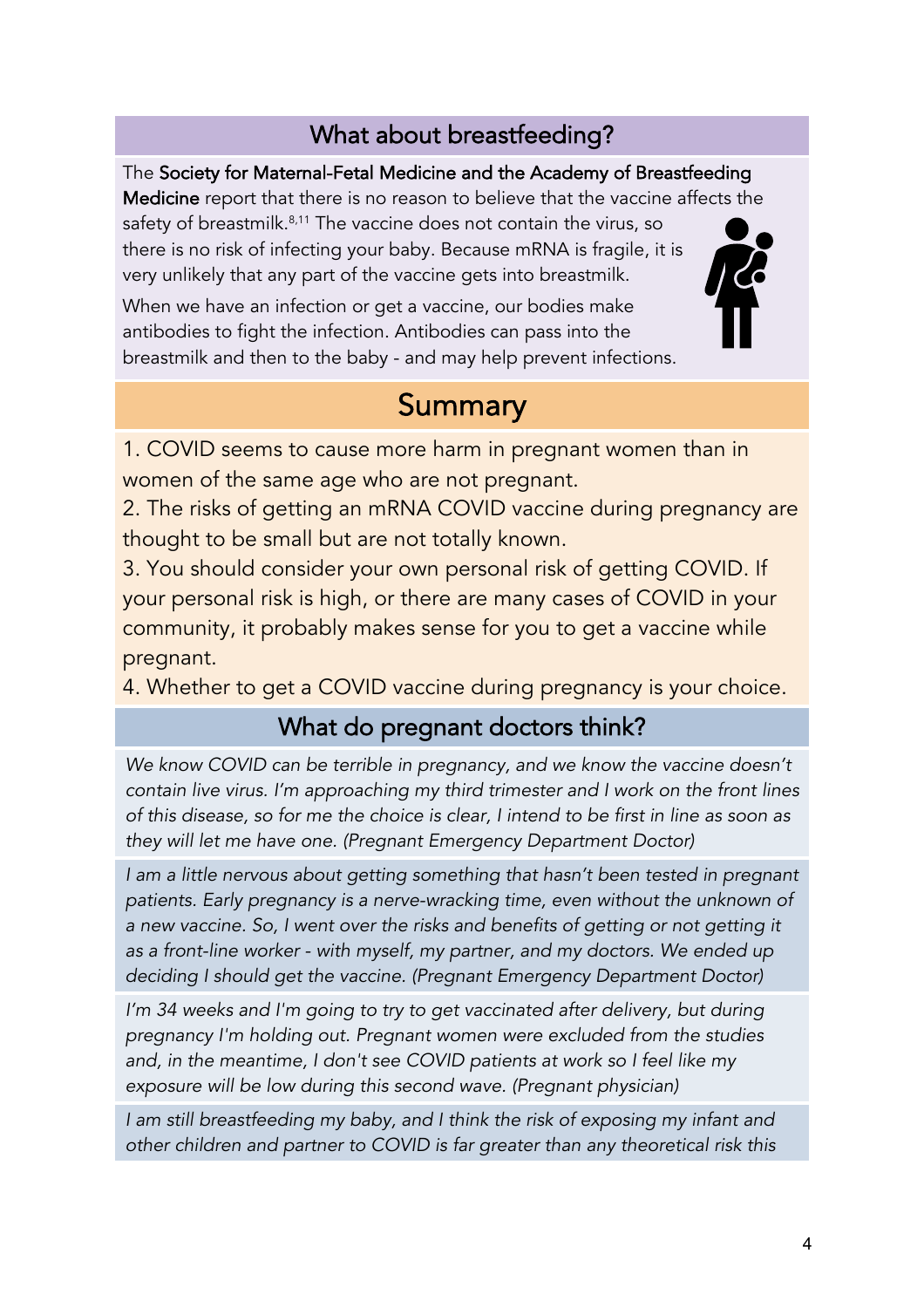*novel vaccine may have. I've decided to get vaccinated whenever it becomes available. (Breastfeeding OB/GYN Doctor)*

Do you have more questions? Call your doctor or midwife to talk about your own personal decision.

### Thoughts about this tool?

Was this decision aid helpful? Please take a moment to give us feedback about this decision aid at https://is.gd/COVIDVac or by scanning the QR code below. We need your help!



### Tell the CDC about your experience with the vaccine

If you decide to get the vaccine, you will get a "V-safe information sheet" with instructions about the V-safe website and app. Consider registering so we can better counsel women in the future.

### More information about mRNA COVID Vaccines

#### How do mRNA COVID vaccines work?

- The Pfizer and Moderna COVID vaccines are mRNA vaccines (messenger RNA).
- mRNA is not new our bodies are full of it. mRNA vaccines have been studied for the past two decades.
- mRNA vaccines mimic how viruses work. The mRNA is like a recipe card that goes into your body and makes one recipe for a brief time. The recipe is for a small part of the virus (the spike protein).
- When this spike protein is released from cells, the body recognizes it as foreign and the immune system responds. This immune response causes the side effect symptoms (like aches and fever) but leads to improved immunity.
- mRNA breaks down quickly, so it only lasts a brief time.
- This is also how the other viruses like a cold virus work viruses use our body and cells to make their proteins. Then our immune system attacks those proteins to keep us healthy.